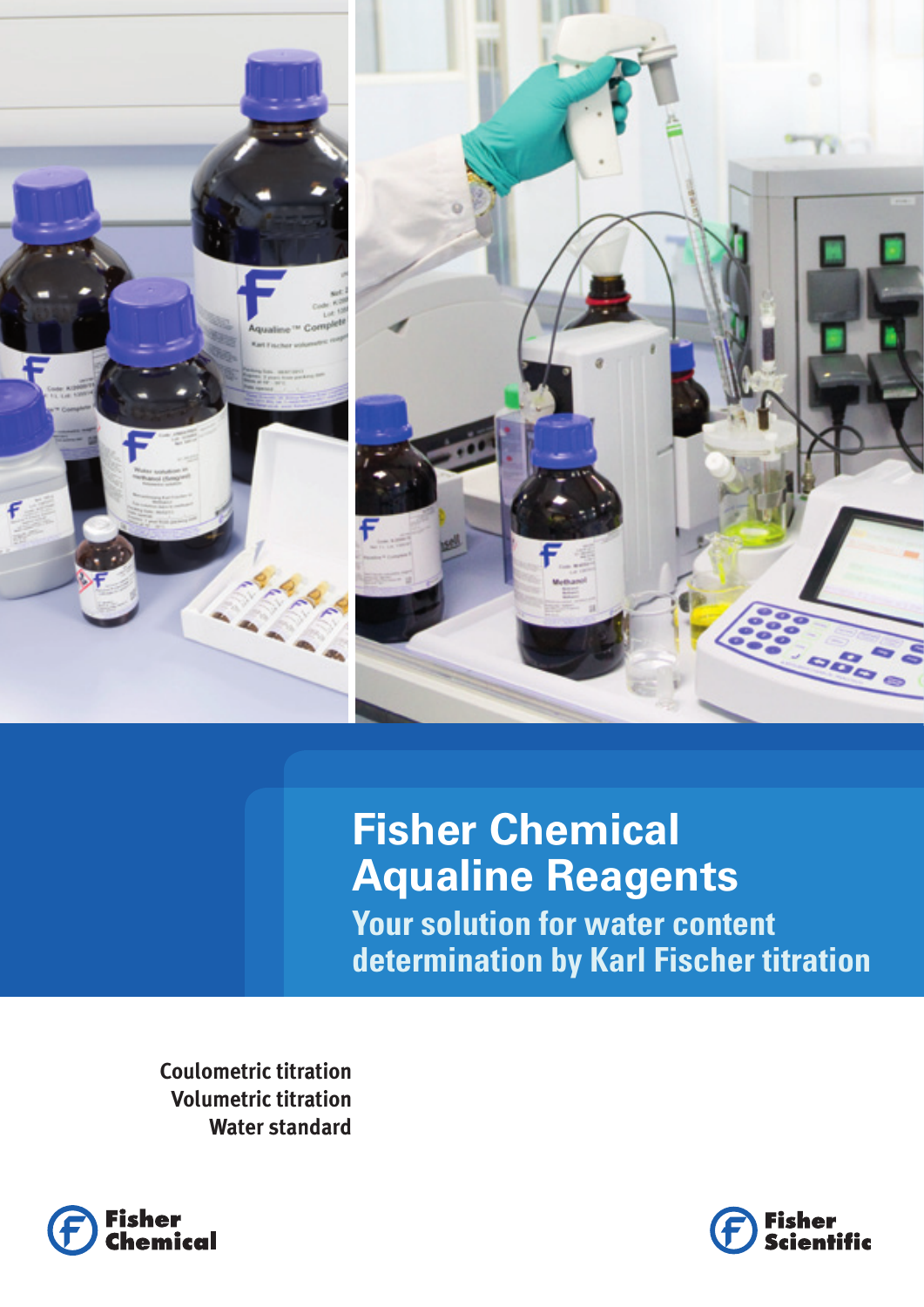# **Aqualine Reagents**

**Our Fisher Chemical™ Aqualine™ Karl Fischer reagents portfolio is designed to meet the needs of the analytical chemist by providing accurate water content determination using volumetric or coulometric titration with unique benefits.** 

## **Aqualine coulometric range: for low water content at ppm level**

Fisher Chemical Aqualine coulometric reagents are ideal for use in coulometric Karl Fischer titrations for detecting low concentrations of water. Our Aqualine anolyte and catholyte solutions have been re-formulated to offer better performance. The improved formulation increases both the speed and accuracy of titration when determining water content at microgram level.

### **Highlights:**

- **Fast** Reach the endpoint quickly
- • **Convenient**  Long product shelf-life
- • **Reliable**  Very stable endpoint

### **Aqualine coulometric range performance**

Our Aqualine coulometric reagents contain a different base than Sigma-Aldrich™ HYDRANAL™ Coulomat A and Mitsubishi Chemical AQUAMICRON™ AX reagents. When compared to these reagents in terms of water recover and titration, Fisher Chemical™ Aqualine™ Electrolyte A displayed a more stable endpoint.

**Speed titration performance**

## **Figure 1:** The speed of titration of a 1mL injection of methanol with Aqualine Electrolyte A was measured. A comparison was made versus HYDRANAL™ Coulomat A and

AQUAMICRON™ AX reagents. Results indicate that Aqualine coulometric reagents are fast and accurate with a stable endpoint.

## **Aqualine water standard**

We offer a series of long shelf-life Aqualine water standard reagents, which support the calibration of the Karl Fischer titrator instrument. Our water standard reagents are packaged in glass ampoules for your convenience.

Microgram(s) of water titrated

Microgram(s) of water titrated



0 20 40 60 80 Time (seconds)

Aqualine HYDRANAL **AQUAMICRON** 



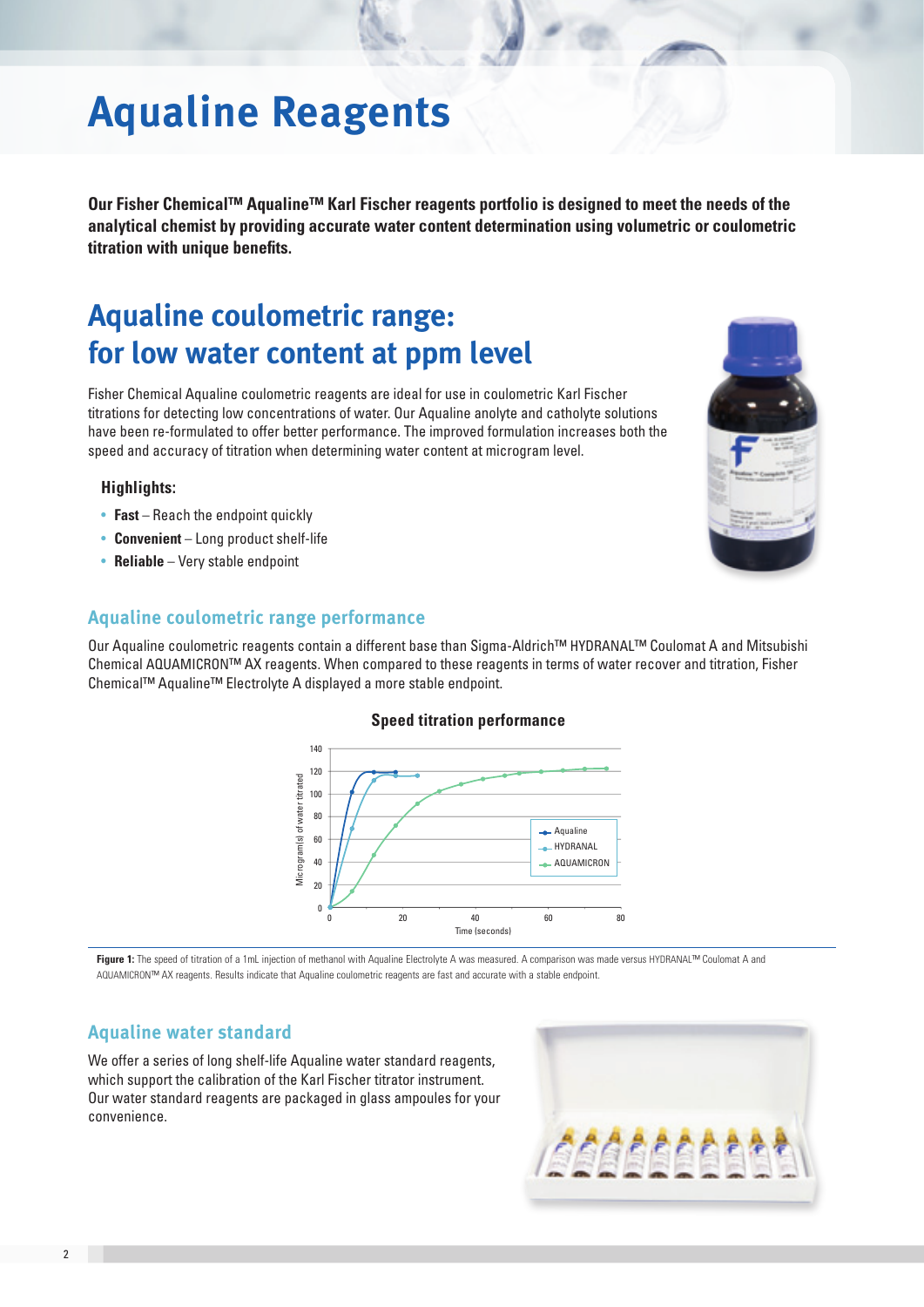

For the Karl Fischer titration by volumetry, we offer you the choice between single component reagents, two component reagents and reagents especially designed for aldehydes and ketones. **Our Aqualine reagents for Karl Fischer titration by volumetry perform identically to other Karl Fischer reagents on the market.**

### **Highlights:**

- **Reliable** Fast and stable endpoints ensure reliable and accurate results
- **Safe** Low toxicity and pyridine free
- • **Convenient**  Available as a one or two component solution

### **Aqualine volumetric range performance**

When compared to Sigma-Aldrich™ HYDRANAL™ Composite 5 in terms of water recovery and speed titration, Fisher Chemical™ Aqualine™ Complete 5 showed identical results. The Aqualine volumetric range of products formulation is based on the HYDRANAL™ formulation using imidazole as base.



**Figure 2:** % Water recovery titration using THF solvent containing varying levels of water with Aqualine Complete 5 was performed. The comparison was made versus HYDRANAL™ Composite 5 using the same automated volumetric moisture meters without altering instrument setup. Results indicate that water content measurements were identical for both.



Figure 3: The speed of titration of 50µg water with Aqualine Complete 5 was recorded. The comparison was made versus HYDRANAL™ Composite 5 using the same automated volumetric moisture meters without altering instrument setup. Aqualine Complete 5 demonstrated faster and more stable endpoints versus HYDRANA™ equivalent reagents.

### **Comparative tests on actual samples**

|                           |                                    | <b>Aqualine</b>                        |                              | <b>HYDRANAL</b>                        |                              |
|---------------------------|------------------------------------|----------------------------------------|------------------------------|----------------------------------------|------------------------------|
| <b>Sample</b>             | <b>Working medium</b>              | <b>Titration time min</b><br>(std dev) | Water content %<br>(std dev) | <b>Titration time min</b><br>(std dev) | Water content %<br>(std dev) |
| Acetic acid (water added) | Methanol                           | 3:23<br>(0:12)                         | 1.51<br>(0.00)               | 3:59<br>(0:15)                         | 1.50<br>(0.01)               |
| <b>Triethylamine</b>      | Methanol                           | 1:24<br>(0:17)                         | 1.39<br>(0.01)               | 0:55<br>(0:08)                         | 1.37<br>(0.01)               |
| Dichloroacetic acid       | Methanol +<br>Imidazole            | 1:11<br>(0:13)                         | 1.90<br>(0.01)               | 1:04<br>(0:05)                         | 1.90<br>(0.01)               |
| <b>Vegetable oil</b>      | 50% Methanol +<br>50% Xylene       | 1:39<br>(0:28)                         | 0.03<br>(0.00)               | 1:43<br>(0:18)                         | 0.03<br>(0.00)               |
| Shower gel                | Methanol                           | 2:01<br>(0:02)                         | 81.09<br>(0.06)              | 2:34<br>(0:08)                         | 80.84<br>(0.04)              |
| <b>Acetone</b>            | Ketosolver                         | 1:50<br>(0:13)                         | 1.01<br>(0.01)               | 1:53<br>(0:02)                         | 1.02<br>(0.01)               |
| <b>Hand cream</b>         | 50% Methanol +<br>50% Chloroform   | 1:24<br>(0:08)                         | 84.80<br>(0.03)              | 1:27<br>(0:06)                         | 84.62<br>(0.07)              |
| <b>Coffee</b>             | $50\%$ Methanol +<br>50% Formamide | 5:30<br>(0:01)                         | 5.44<br>(0.01)               | 5:04<br>(0:21)                         | 5.40<br>(0.19)               |
| <b>Chocolate</b>          | 50% Methanol +<br>50% Chloroform   | 4:26<br>(0:31)                         | 1.75<br>(0.02)               | 6:07<br>(2:12)                         | 1.65<br>(0.02)               |